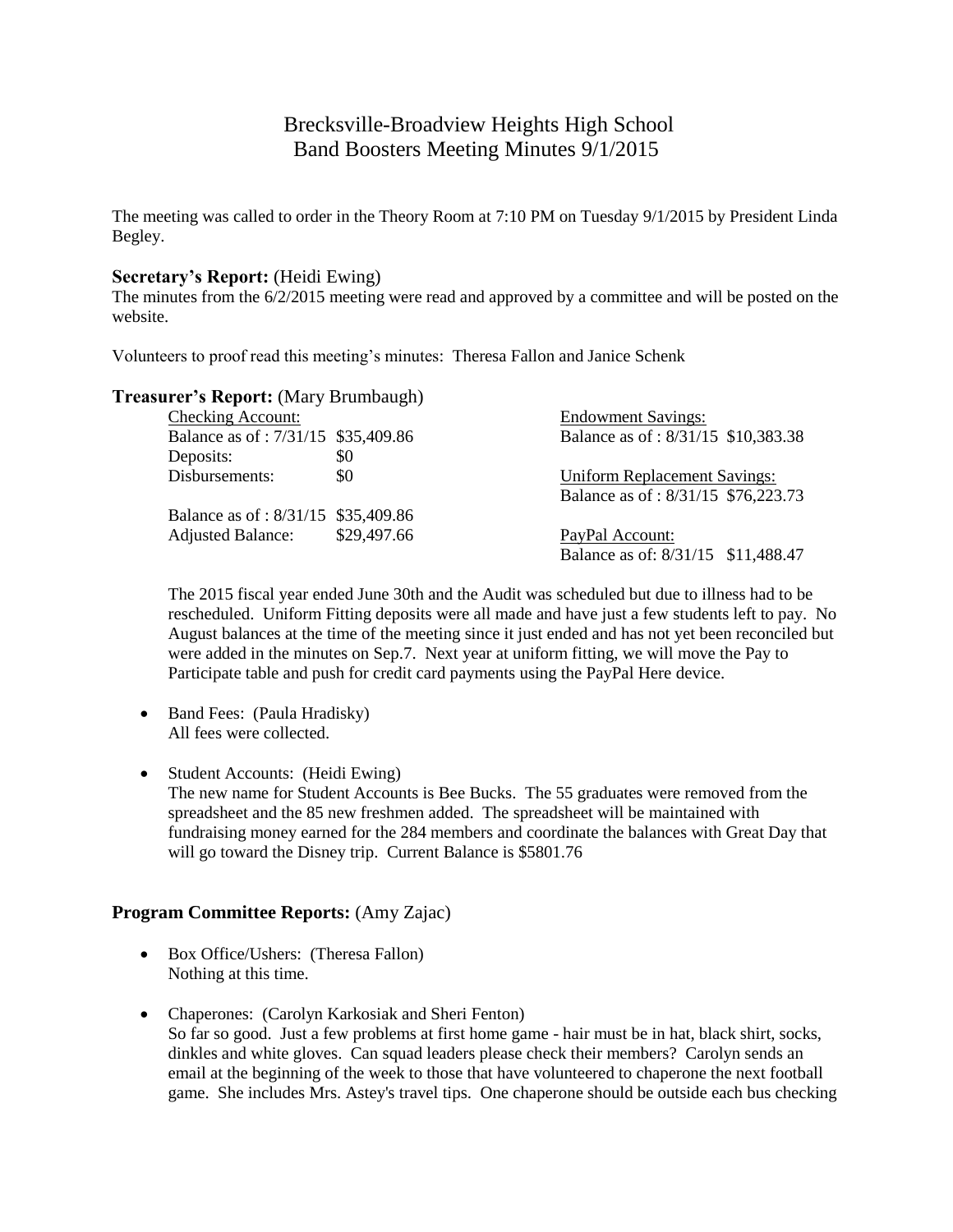to make sure each band member has hat/beret, instrument, black shirt, socks, dinkles, white gloves, uniform pants & jacket.

- Drum Line: (Jackie Ross) Jackie met with Rocky and will be helping with Indoor DrumLine when it gets closer to that time.
- Flagline: (Barb DelRoso & Grace Gaines)

Jim Castellucci made a new flag wagon to transport the additional flags to the field which worked great. New top samples should be in soon and they can decide if those will be purchased for next year. Idea for volunteers to decorate stadium bathrooms by painting hand prints on walls. Fundraising idea for a mini flag clinic prior to the pancake breakfast with K-5th grade kids that will learn a routine to perform on March 12, 2016.

- Hospitality/Game Snacks: (Laura Kovach) Laura received lots of donated snacks and may not have to buy any additional depending on sizes of visiting bands.
- Newsletter: (Michelle Shively) Michelle was not present but needs newsletter articles by Fri, Sep 4 for the next newsletter that should be ready mid-September.
- Webmaster: (Janice Schenk) Janice asked for ideas for items to include on website and also to report any errors or additions.
- PSO: (Michele Mihalich) Michele will attend the next PSO meeting on Thursday, September 3.
- Publicity: (Amy Studer) Amy is new to this position and hopes to have more to report next month.

#### • Sr. Night: (Renee Waite)

Renee will be organizing the donations for the senior band members and parents before the Oct. 23 game. Seniors wear yellow plumes and underclassmen take a knee at the end of the performance that night to acknowledge the senior members. Senior parents line-up with the Senior band members to enter stadium and walk across field as names are called and pictures are taken.

- Swarm Board & Decorations: (Jackie Ross) Jackie will decorate the Swarm Board in the High School Cafeteria to display "A Minion Reasons to Love Band" from Oct. 2 through Oct.14. After that, she will take the decorations down and hang on each band members' lockers. She will do the Swarm Board again in the spring.
- Uniforms: (Denise Eder/ Cheryl Dunphy/Lori Losi) Julie Luber retired from the uniform committee in June. Lori Reagan is taking over her position and Janice will update the website with her contact information. This is the final year for Denise Eder (11 years of service) and Cheryl Dunphy so Lori Reagan will be taking over this committee for next year. She will have help from Rima Julien, Karen Horvath and possibly Kathy Drinko. Eighth graders had to submit a form to receive a free Tshirt at the Sep. 18 game. They received 53 out of 60 forms back. The uniform committee needs to order an extra 32 concert gowns at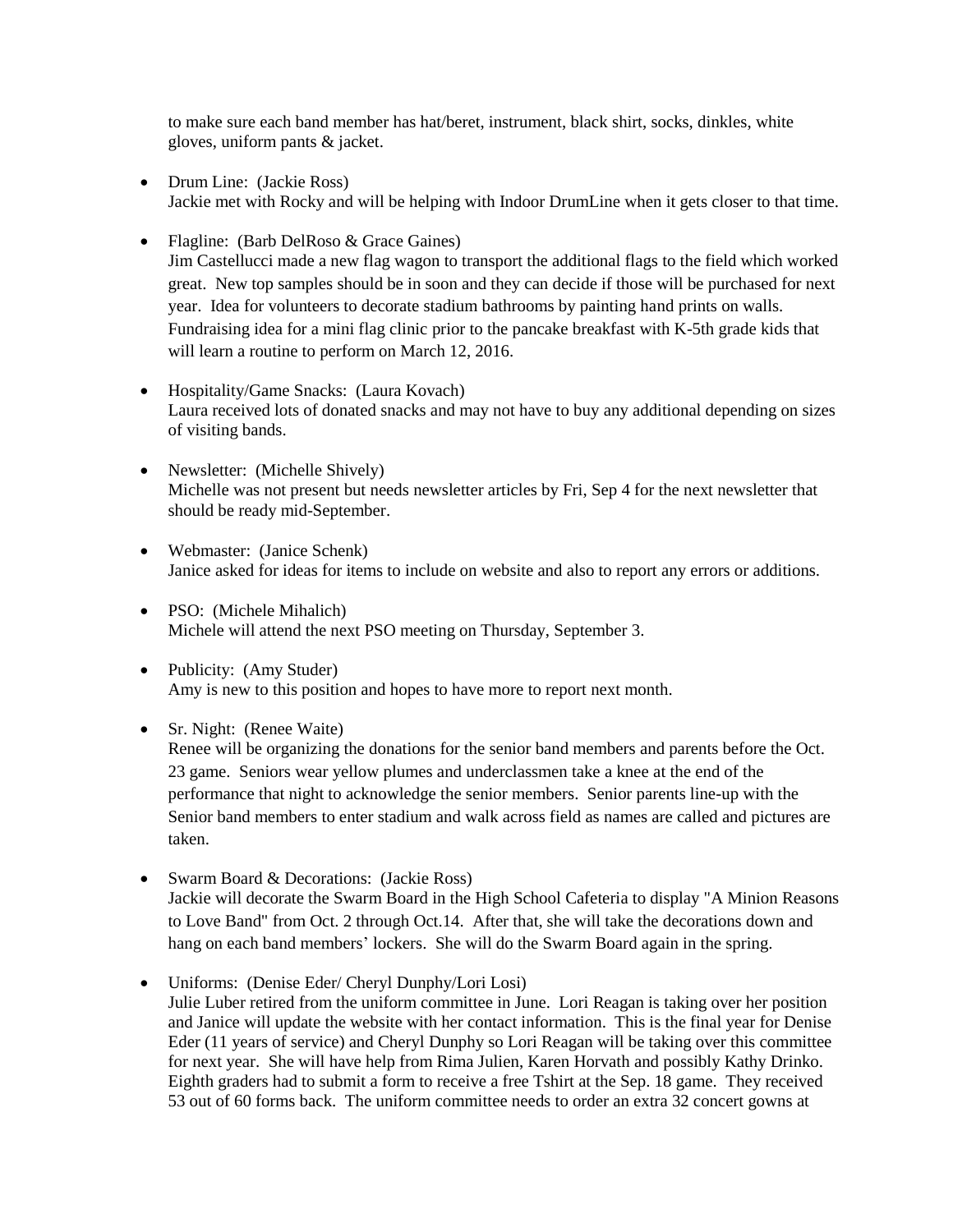about \$60 each and a few tux pieces before first concert in December. Denise Eder made a motion to spend approximately \$2000 to purchase the concert gowns, Terri Speck seconded the motion and those in attendance were all in favor.

- Yard Signs: (Lori Samhric & Ann Marie Willams) The yard signs came in today and Mr. Wyse will send a text alert for those that ordered to pick-up after the Wednesday practice.
- Band Alumni: (open)

We are still looking for a Band Alumni committee chair to maintain an email list, send band updates, coordinate meetings and/or dinners. This can be a former band member or band parent. Theresa Fallon has a couple in mind to touch base with.

# **Ways and Means Committee Reports:** (Kathy Drinko)

- Athletic Program: (Michelle Cline)
	- Michelle turned in \$3500 from advertising money she collected recently. There was a total of about \$12,000 raised from the advertising. We raised prices this year and she asked that everyone think of companies that may be interested in advertising next year. Please send her the contact information so she can mention your name as she contacts businesses June 2016. If the Band or Band Boosters uses a company this year, please let her know. She would hope they would at least do a \$50 business card ad. We have room for another 4 pages. Deadline to purchase an ad is mid-August and the ads run in both the Fall and Winter Athletic programs.
- Athletic Program Layout: (Michelle Shively) Michelle was not present but was acknowledged for a great job putting together the Fall Sports program. There was a suggestion to move the coupons to the corners (Lemonberry, Danny Boys, Subway, On the Spot, Woodard, Fitness Together) so the whole page does not need to be removed to use the coupons.
- Athletic Program Sales: (Les & Julie Gicei) Programs sell for \$5. There were 300 printed and 150 sold at the first home game. Please let Les Gicei know if you would like to volunteer to sell programs at any of the home games from about 6-8pm then you are done and can watch the half-time show. The programs are also sold at other home sporting events with the tickets. Kathy Richards would like to know if anyone can sell at other winter sports.
- Citrus Fruit Sales: (Kathy Drinko and Lynn Robie) This year's sales can be entered online and paid with credit card or still have option to submit paper order forms. A new option to pay to ship to another location will be offered for about \$25. We will have choices of Oranges, Grapefruit or a Mixed box. Pickups this year will be on Saturdays, Nov. 14 and Dec.12. This should allow more volunteers that can help on weekends. Payment will be required at pick-up with cash, check or credit card through PayPal Here. Order forms will be ready at the beginning of October with the price per box and the profit per box sold. If a customer would like to help but does not want the fruit, they can select the option to donate the fruit to the Food Pantry.
- Disney Raffle: (Dina Packard)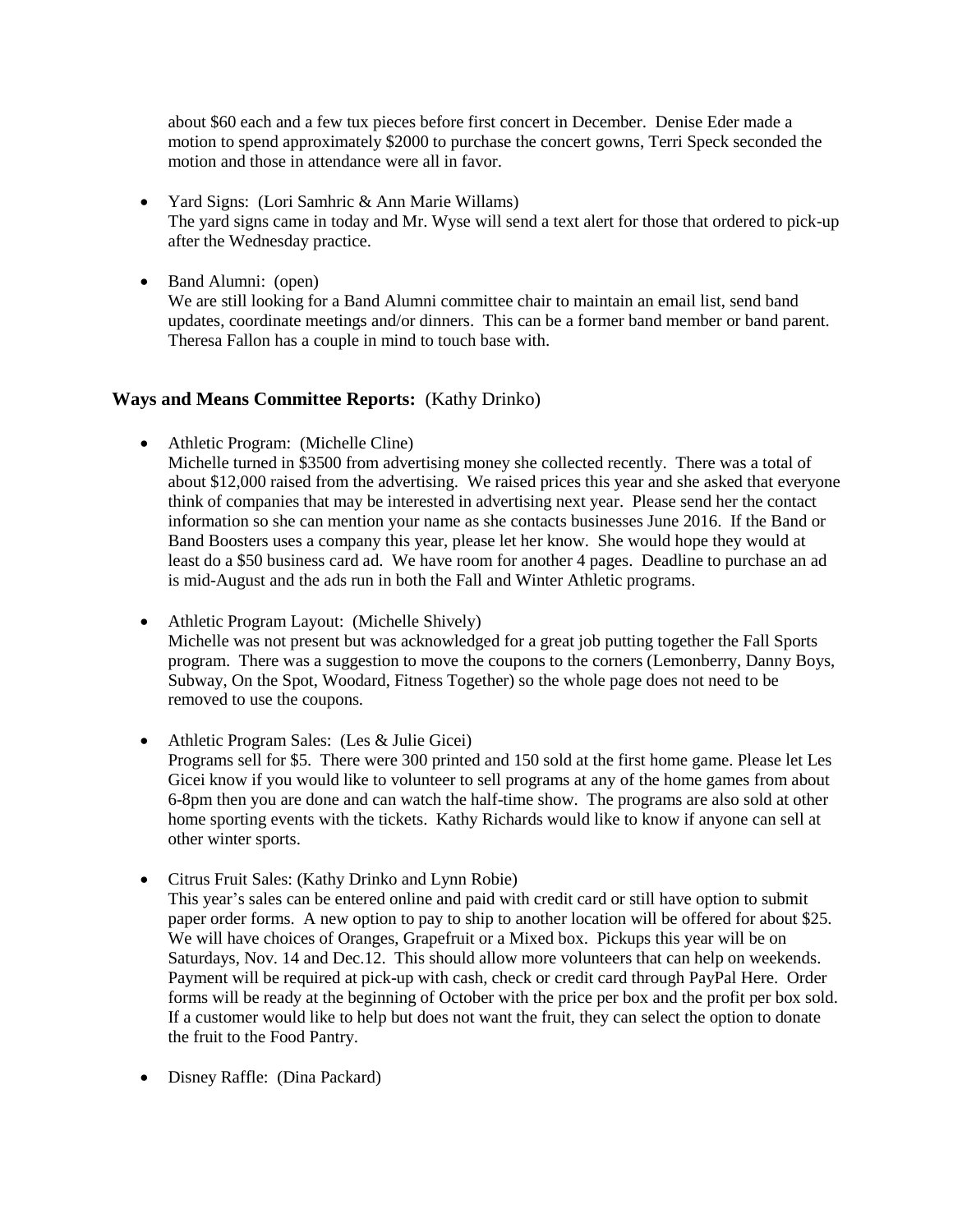Dina has only sold a few raffle tickets so far but we have until Oct. 28 to purchase. The current limit is 3 per member (or chaperone). At Sounds of the Stadium you will be able to purchase more if you want. The winner will need to submit their social security number for tax purposes.

• Endowment/Patrons: (Theresa Fallon) Theresa explained the difference between Patron and Endowment which is a one time payment of \$25 for an individual or \$50 for a family for lifetime membership and a Patron which is now per calendar year with different donation levels and your name placed in programs for that full calendar year (Athletic, Concerts, etc) It is a charitable donation so Lori Losi suggested asking if your company will match the donation. Forms are on website and endowment forms are mailed to seniors before graduation.

- Spirit Wear: (Rose Jonovich and Dina Packard) Rose has the Spirit Wear all sorted and ready to pass out Wednesday from 5-6 before band practice. Everyone seemed to like the new logo (BBHHS Marching Bees with a photo of the bee and a synthesizer). The order was a lot bigger than last year. There was just one problem with those that ordered personalization names on the back of the hoodies. They will be redone. While he is doing those we could also place another order by Friday if anyone is interested. She may look for more new items next year. We will also discuss another order before the Disney trip which may include beach towels and flip flops. Flagline has a design for a hoodie with flag silhouettes in front of a castle so maybe that design could also be used with band member silhouettes. Some schools have shirts that say "I'm with the Band" for the chaperones.
- Pancake Breakfast/Music in our schools event (Linda Begley)

Linda met with Melissa Rohrer, the Orchestra Booster President and Barb Diver, the Vocal Music Booster President about the next Music in Our Schools Fundraiser. All past committee chairs were contacted and are returning again this year. Last year the proceeds were used to improve the sound system in the High School Auditorium. This year the goal is for technology for the K-12 music departments which would include items like electric instruments, etc. The Pancake breakfast is scheduled for March 12, 2016 with performances set - 5th grade band with HS Wind Ensemble band, MS jazz band, HS jazz band, Music in Motion, MS choir, and all HS orchestras. There will also be a K-5 flag performace from the mini-clinic.

• Easter Seals: (Nancy Randall)

There will not be a Ford Drive One 4UR School event this year. We will try again for next year. This year Nancy will instead head the committee for the Easter Seals truck fundraiser. We are waiting on district approval to park the Semi-trailer in the Middle School parking lot the weekend of March 12 , 2016 during the Music in Our Schools pancake fundraiser. Donations can be any household items but only cloth items will count toward our payment. Cloth items are weighed and we are paid per ton up to a maximum of \$3000. Volunteers will be needed to advertise the event and also the day of the fundraiser to give receipts to those that drop off donations. Nancy will contact those that had volunteered for the Ford fundraiser to see if they can help in March. Lacrosse also does an Easter Seals fundraiser and it is usually in April.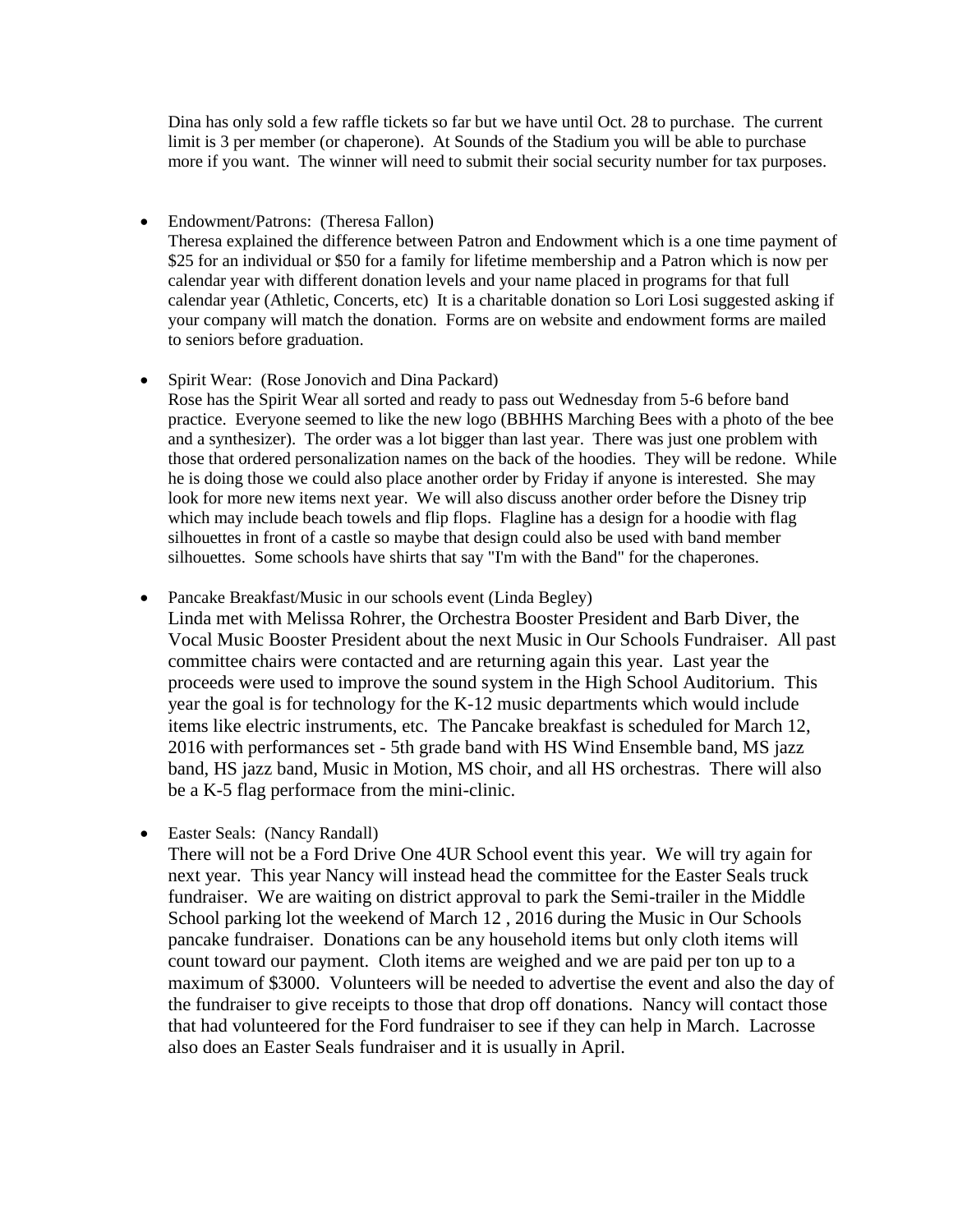#### **Band Director's Report:** (Mr. Wyse/Mrs. Astey)

Mr. Wyse mentioned he also has a life outside of teaching with two sons - first grade and half day Kindergarten. Mrs. Astey has two sons - 2nd grade and Kindergarten and an 8 month old daughter. He read a thank you card received a few months ago from Mrs. Welch when we sent flowers/planter after her Dad passed away. The first of three Disney mailings will be sent in September with the pricing, due dates and itinerary. He received bids from several companies but only Great Day was able to get pricing under \$800. The band will march in the Disney evening parade at about 8:30 pm Wednesday, March 30, 2016. This is the pre-Main Street Electrical Parade. So far behavior and marching have been good this year just need to make sure uniform is complete especially before leaving the school this week for the first away game. Memorization is being checked and they can retake before the next home game if needed. Open House is Thursday, September 3. There will be performances in the auditorium and parents will go to the auditorium during either 5th period if student is in Symphonic Band or 6th period for Concert Winds and Wind Ensemble. Marching Band pictures are in for those that ordered. Members of the flagline and drumline that volunteered will be performing at the Susan G. Komen Race for the Cure on September 12. September 18 is eighth grade night and Scott Hanna is their director. The projection shows large bands for many years. Fifth grade class enjoyed the Meet the Band and next year will move the time so the meeting ends closer to 8:30pm when the Meet the Band performance starts. Sep. 19 is the North Royalton Band Festival. The absence forms that were turned in at uniform fitting were just for planning. An Absence Request Form must still be completed for each occurrence. You will not hear back from the directors unless there is a problem. After parties are not official Band or Band Booster events. Senior parents host and ask for parents to volunteer to chaperone. The parties end around 11:30pm since there are curfew laws. The location information is not shared until game night so only band students show up at the parties.

# **President's Report:** (Linda Begley)

The drum majors John Reagan and Erin Foster attended the meeting and provided refreshments to thank the boosters for the contribution to drum major camp. Daniel Hradisky had a commitment but sent his thanks as well. Erin Foster and John Reagan shared how helpful and educational the camp was for all the drum majors.

#### Old Business:

New By-Laws were approved and will be posted on the website. The audit will be done soon.

# New Business:

We will be raising funds to replace the large yellow equipment truck that takes the large instruments to away games and band festivals. Thanks to Terri Speck for putting together a senior class photo and banner at the last minute. We had 25% more Subway orders during band camp this year compared to last year and raised \$125.74. Thank you to the uniform committee for all of their hard work! Oct. 30 will be the second annual Trunk-Or-Treat for any parents that would like to decorate their vehicle, dress-up and pass out candy after the Away Hudson Game. Please join us for the next band booster Meeting on Tuesday, Oct. 6.

# **A motion to adjourn:** by Terri Speck